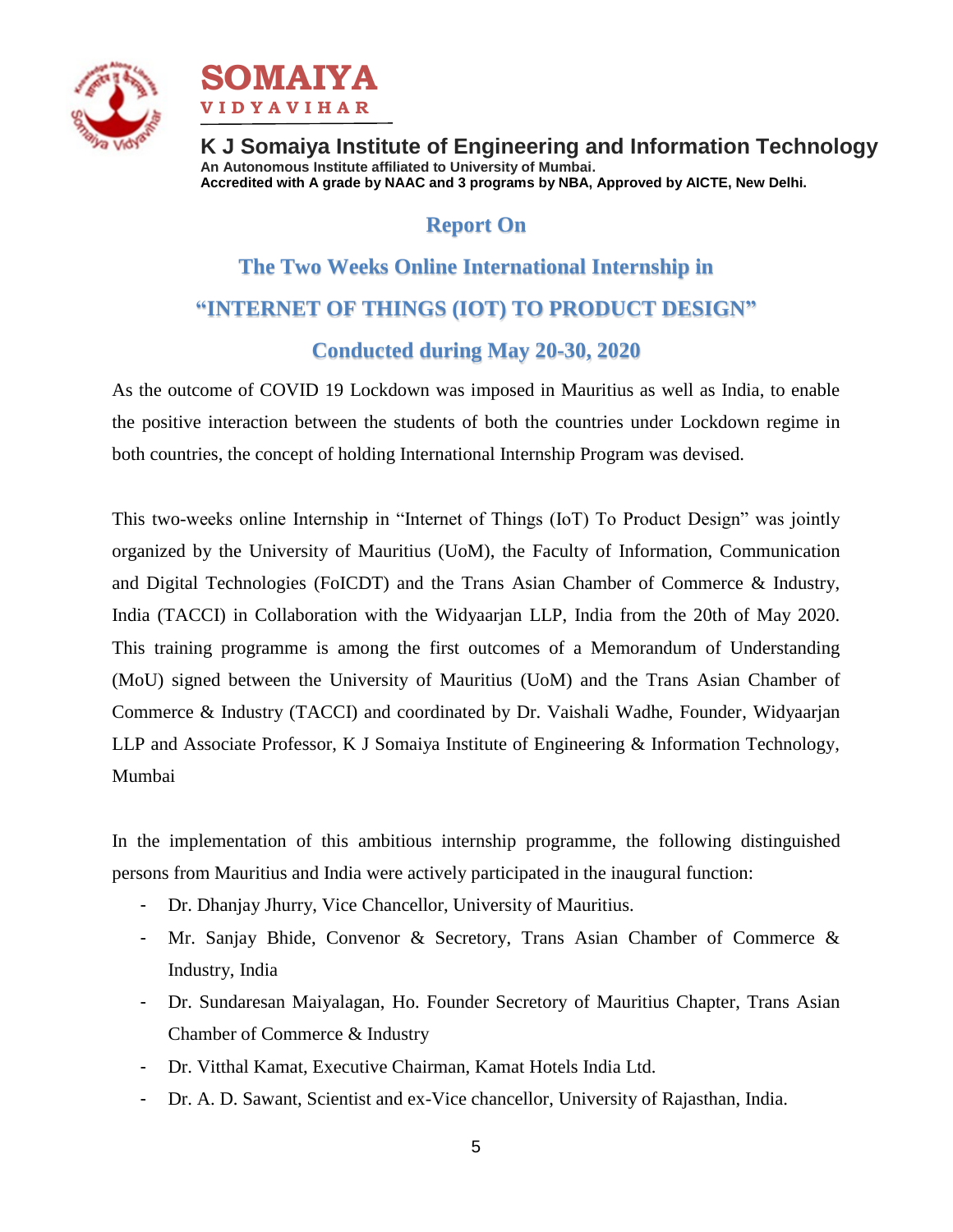



- Dr. Sunita Patil, Professor, Somaiya Vidyavihar
- Dr. Vaishali Wadhe, Founder, Widyaarjan LLP

This Internship program was smoothly coordinated by:

- Dr. Roushdat Elaheebocus, Sr. Lecturer, University of Mauritius
- Dr. Vaishali Wadhe, Founder, Widyaarjan LLP and Associate Professor, K J Somaiya Institute of Engineering & Information Technology, Mumbai

## **Objectives:**

- **1.** To engaging students from both countries and few other countries in creative activities related to their curriculum.
- **2.** To part with latest technical knowledge through qualified technical faculties.
- **3.** To get exposure to the current technological developments relevant to Electronics Product Design
- **4.** To encourage students to find technical solutions to design societal need based products.
- **5.** To expose the students to future employers.

Registration for the event far surpassed the organizers expectations, with more than two hundred fifty participants from both India and Mauritius, East London and UK. A number of prominent speakers from both countries, based in Higher Education Institutions and the industry delivered the core content of the programme.

The topics covered in the internship included:

- IoT Ecosystems
	- Connecting Technologies and Protocols
	- Commonly used boards and microprocessors
- IoT Applications and Case Studies
- The use of Tinkercad and ThingSpeak
- Research Methodology, Project Management
- Report Writing and Open Source Contribution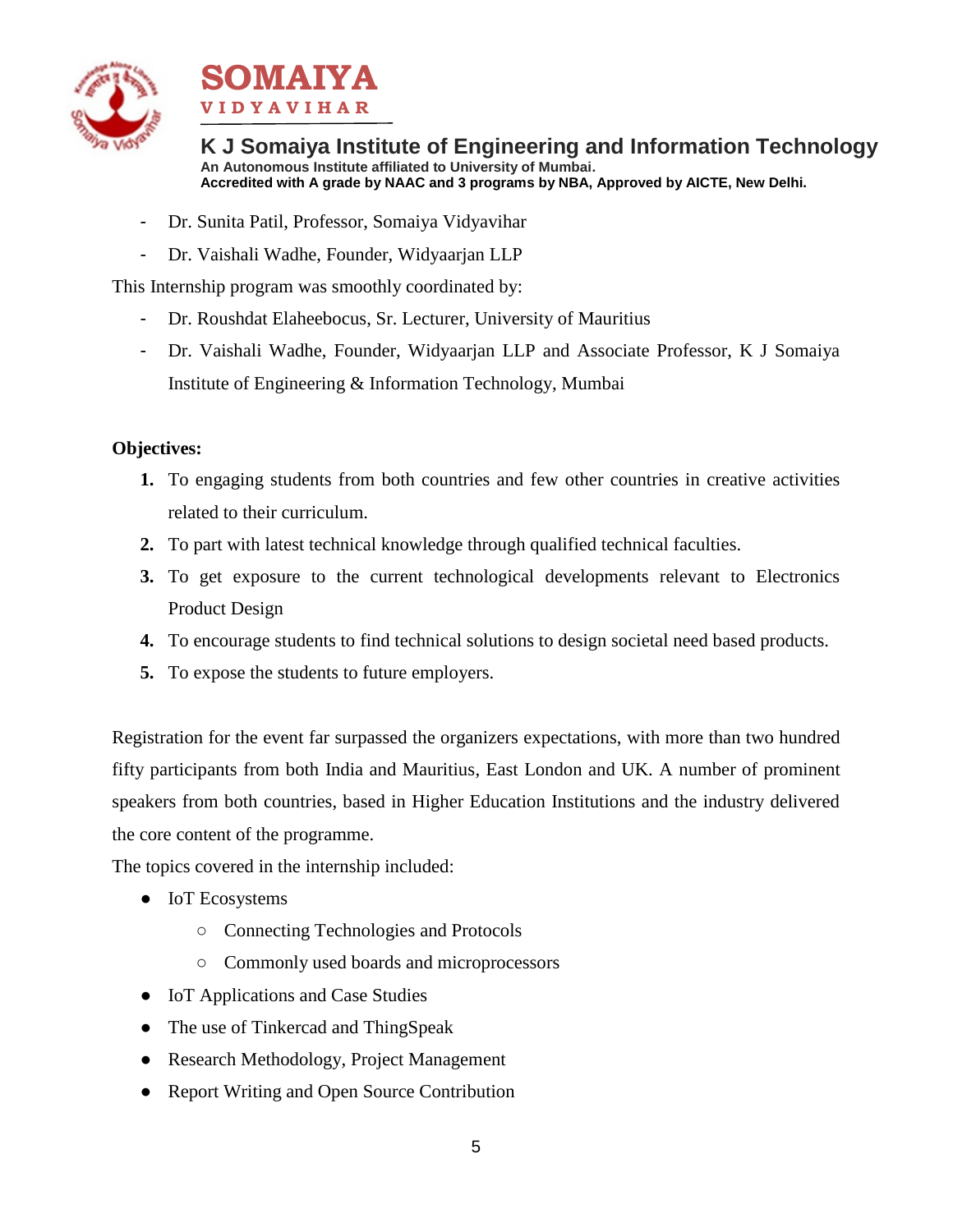



- Introduction to IPR
- **Startups**
- Internet of Medical Things

The online internship programme has provided participants with an up-to-date and technical perspective of IoT. Participants were exposed to several real-life applications of IoT and appropriate assignments were set to allow them apply the knowledge gained. The inclusion of daily assignments on the day's topics ensured students' sustained engagement throughout the internship as well as continuously stimulated their critical thinking skills and creativity.

Towards the end of each daily session, the participants were taken on virtual tours to learn more about the history, cultures and places of interest in Mauritius and India.

Feedback obtained from the students showed that an overwhelming majority perceived the internship to have been beneficial to them and will be eager to embark on similar online internships in the future. In terms of participants' demographic data based on feedback from 150 participants, 71% of them were from Mauritius, with the remaining 29% from India. The male to female ratio was 1:1. Most of the participants were from the 18-24 years old age group. An indepth analysis of the gathered feedback will be released in the near future.

Speaker for this internships were:

- Dr. Saurabh Mehta, India
- Dr. Sundaresan Maiyalagan, Mauritius
- Dr. Kavi Khedoo, Mauritius
- Dr. avinash Mungur, Mauritius
- Dr. Rajen Suntoo, Mauritius
- Dr. Raj Moloo, Mauritius
- Dr. Sunita Patil, India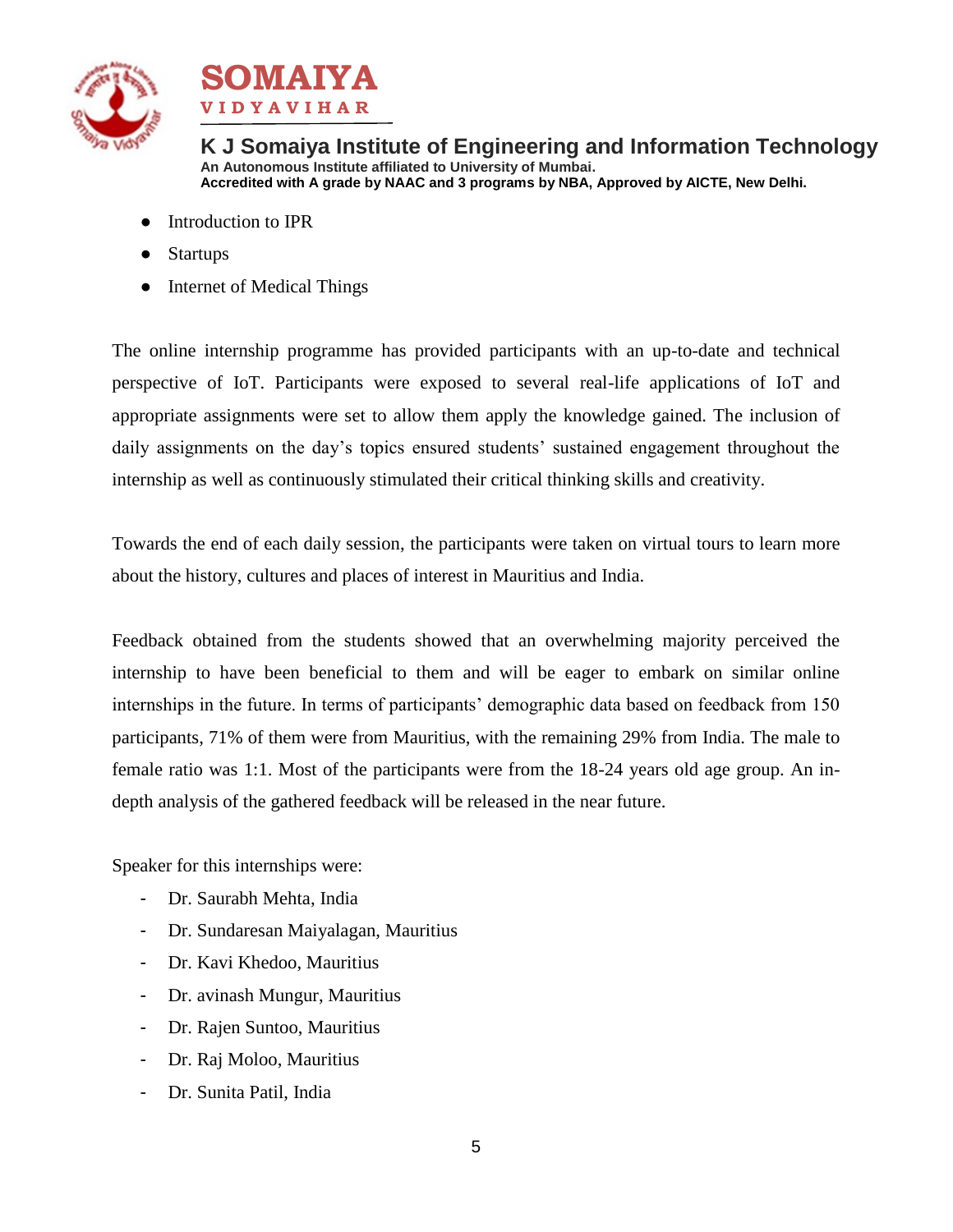



- Mr. Aatish chinniah, Mauritius
- Mr. Shehzad Jaunboccus, Mauritius
- Mr. Leckraj Nagowah, Mauritius

#### **Outcomes:**

- To able to exchange knowledge in the field of Internet of Things through online platform
- To design solutions using Arduino, Raspnerry Pi, Tinkercad and ThingSpeak.
- To able to apply the technical knowledge in real industrial situations.
- To able to write technical reports/projects.
- To understand importance of Intellectual Proper Rights.

### **Photographs:**